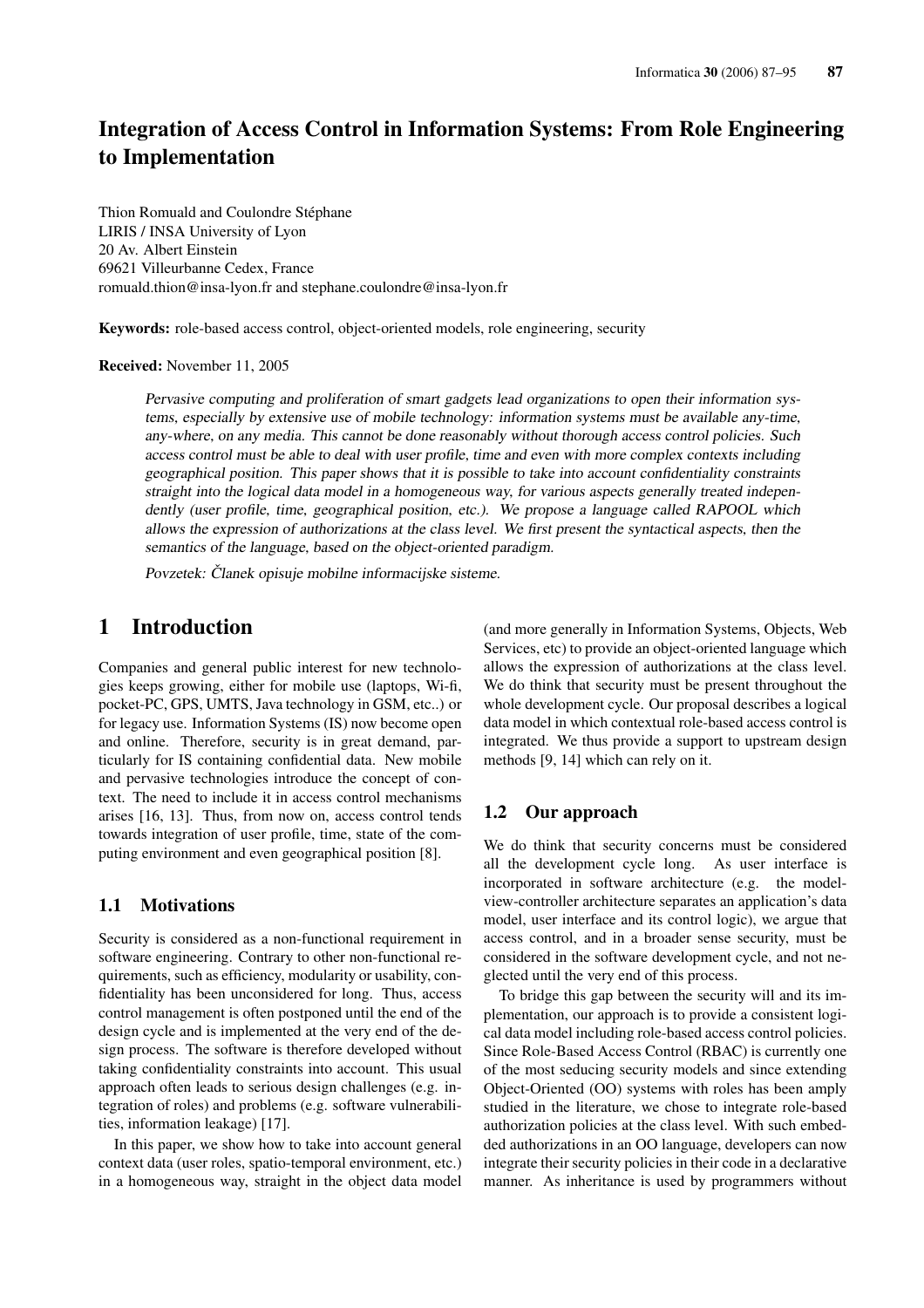worrying about how polymorphism or dynamic linking are implemented, authorization policies can be used without worrying about the mechanisms involved in the authorization decision.

The rest of the paper is organized as follows. Section 2 presents the original Role-Based Access Control on which our proposal relies for describing privileges organization within an IS. Section 3 details syntactical aspects of the RAPOOL (for Role-based Authorizations Policies Object-Oriented Language) language we propose. Section 4 details functional aspects with an illustrative example in the medical area. This section also describes how to implement RAPOOL. Section 5 surveys attempts in integrating the role concept in object data models and compare our approach to related work on security integration within object-oriented models. Section 6 finally concludes the paper and discusses some perspectives on security integration within the software design process.

# 2 Modelling authorizations with roles

Role modelling has been introduced into many computer sciences areas: databases, programming languages, ontologies or agent oriented modelling. For security purposes, roles have been introduced to make access control policies administration easier: this is the main idea of the *Role-Based Access Control* (RBAC) model.

#### 2.1 An Access Control model

Access control denotes the fact of determining whether a *user* (not necessarily an human user: process, computer, etc.) is able to perform an *operation* (read, write, execute, delete, search, etc.) on an *object* (more generally: a tuple in a database, a table, an object, a file, etc.). An operation right on an object is called *permission*. An access control model define how to organize the permissions of users.

The RBAC Model [21] was defined in the 90's and has been extended in many ways (temporal, geographical extensions, etc. [8, 13]). It was introduced in order to tackle the weaknesses of DAC (Discretionary Access Control) and MAC (Mandatory Access Control) models: the former is difficult to implement with a large number of users, and the latter is too rigid for modern applications. We focused on RBAC rather than other recent access control models because it is currently the most seducing access control paradigm, as shown by its use in major databases management systems such as Oracle Enterprise Server v.8 or Sybase Adaptive Server v.11.5. Even for legacy systems which are not role- based, the use of RBAC may simplify management [18].

The basic RBAC philosophy is based on the observation that most of the access permissions are determined by a person authority or function, inside an organization. This defines the central concept of role. The introduction of role

concept in access control policies as an intermediate layer between users and permissions, really facilitates and simplifies the system administration task. The RBAC definition of a role is "a job function within the organization with some semantics regarding the authority and responsibility conferred on the member of the role"([21]).

The RBAC model family is based on the identification of a certain number of roles [20], each of them representing a set of actions and responsibilities within the system (roles can be seen as a collection of permissions). Thus in the RBAC model (figure 1):

- no permission is granted directly to the user, permissions are only granted to roles,
- the users endorse the roles which are given by the administrator (it is only possible to specify positive authorizations, no prohibitions),
- roles are defined and organized in a hierarchy: a child role has the permissions granted to his/her parents.

In OO systems, the concept of permission is related to objects methods. A permission is an access privilege on a ressource. In OO systems, ressources are objects (or attributes of objects) and access privileges are objects methods (e.g. getAttribute() is a read-access, setAttribute() is a write-access). Thus, granting an access privilege to an object consists in authorizing the object method call. The rules defining permission assignments to roles are *access control policies*.

#### 2.2 Access control policies

Access control policies define the users rights on objects, in order to enforce the security of an organization. In the RBAC model, policies define which permissions are granted to roles (*permission-role assignment* in figure 1). Thus users are granted permissions through roleassignment (*user-role assignment* in figure 1).

An example of role-oriented access control policies in health sector would be:

- a nurse can only read the patient prescriptions. But she can write the last care date and time, provided it takes place during her working time,
- a doctor can only prescribe if he/she is geographically located in the hospital. He has access to the whole medical record, but he/she cannot write the last care date and time,
- a head nurse has read access to prescriptions and cares history without conditions of time.

Permissions associated to roles allow the expression of access authorizations in a generic way. Therefore we do not specify that *Dr. Johnson* has access to *Mr. Rabot* records. Instead we only specify that doctors have write access to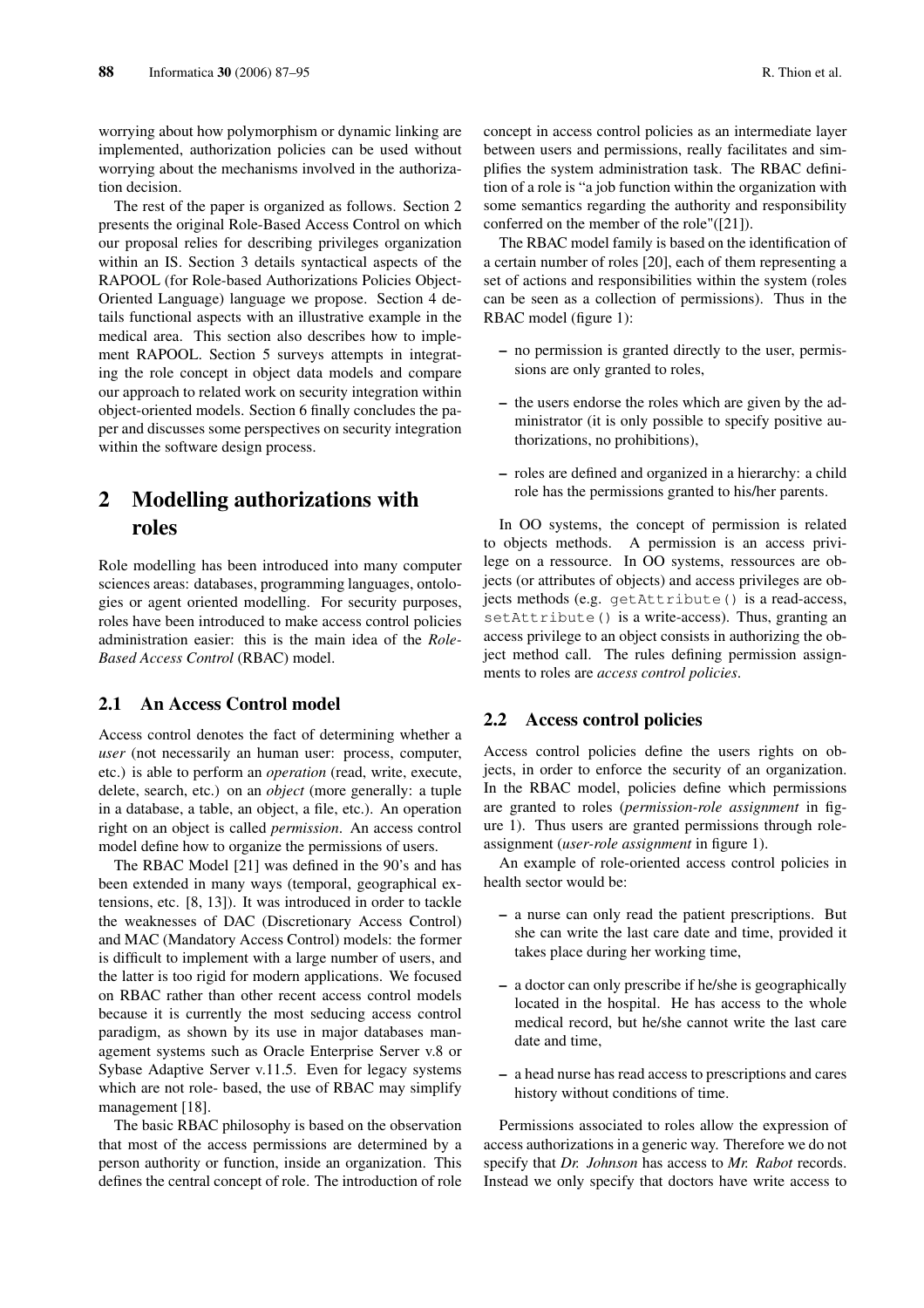

Figure 1: The RBAC Model

patient records. According to RBAC principle "permissions are only granted to roles", our proposal do not include policies related to individuals. Thus is is not possible to specify that only *Dr. Johnson* has access to *Mr. Rabot* record. The RBAC roles, their hierarchical organization and the associated permissions make up the organization confidentiality policy.

The language we chose to express access control policies has been heavily influenced by [8] which formalize authorization policies, including temporal aspects, in firstorder logic (FOL). Thus we use a tractable fragment of FOL (no function symbol, no negation, only conjunctive and disjunctive connectors) suitable to express role-based authorization policies at the class level.

#### 2.3 A suitable subset of RBAC

Our approach intends to include role-based authorizations into class models. Thus, authorizations policies are common to every objects instantiated from a class. As classes are most-of-the-time static in OO systems, we are not able to express dynamic aspects of RBAC. The session concept for example, cannot be included into the class model: each session is related to exactly one user, and it represents the roles its user is actually endorsing.

Moreover, our proposal is an OO language designed for secured software. Its goal is not to integrate the whole RBAC model into class models, but only a subset describing authorizations policies related to the application which is to be developed. Thus user-role assignments, sessions or delegations are outside the scope of this work: we only model the authorization policies related to the application. For example, let us suppose that a hospital is developing an intranet web-portal. User-role assignments are stored in a dedicated directory (which is used by other applications), not in web-portal itself. Only the policies describing "which role can access a given method of a given class of the web-portal" are included straight into the code.

Thus, the concepts of user, user-role assignment, ses-

sions and context retrieval are not included in our proposal and will be referred as *user profile* (section 4).

## 3 The RAPOOL Language

In order to tackle the problems of RBAC integration within object data models, we propose a generic language RAPOOL allowing the expression of RBAC authorizations and integrating an access control mechanism. The declarative part of the language is composed of:

- *the body*, which relies on C++ syntax (on a purely illustrative basis, as any class-based language could have been used: Java, Python, etc.) while adding access authorizations formulae to methods,
- *the header*, which defines the roles which are to be used within the definition of access authorizations.

#### 3.1 The Header

The header is used to specify (BNF grammar is given in annex):

- various categories of roles to be taken into account. In the example we included the categories of [3] which are adapted to organizations: *functional*, *seniority* and *context*. These categories, freely chosen by the developer, form groups of roles. These groups represent transverse role aspects, which are combined to form complex roles. It would be possible to add some other groups such as *ward* (ex: cardiology, radiology, etc. which remains static), or *sensitivity* (ex: white, grey, black information according to the sensitivity of data) which can be used to simulate a MAC access control,
- hierarchical relations between roles [15]. For example *head* << *assistant* means that the head has (at least) all the privileges of the assistant. Thus, the conjunction of seniority roles with the functional role *doctor*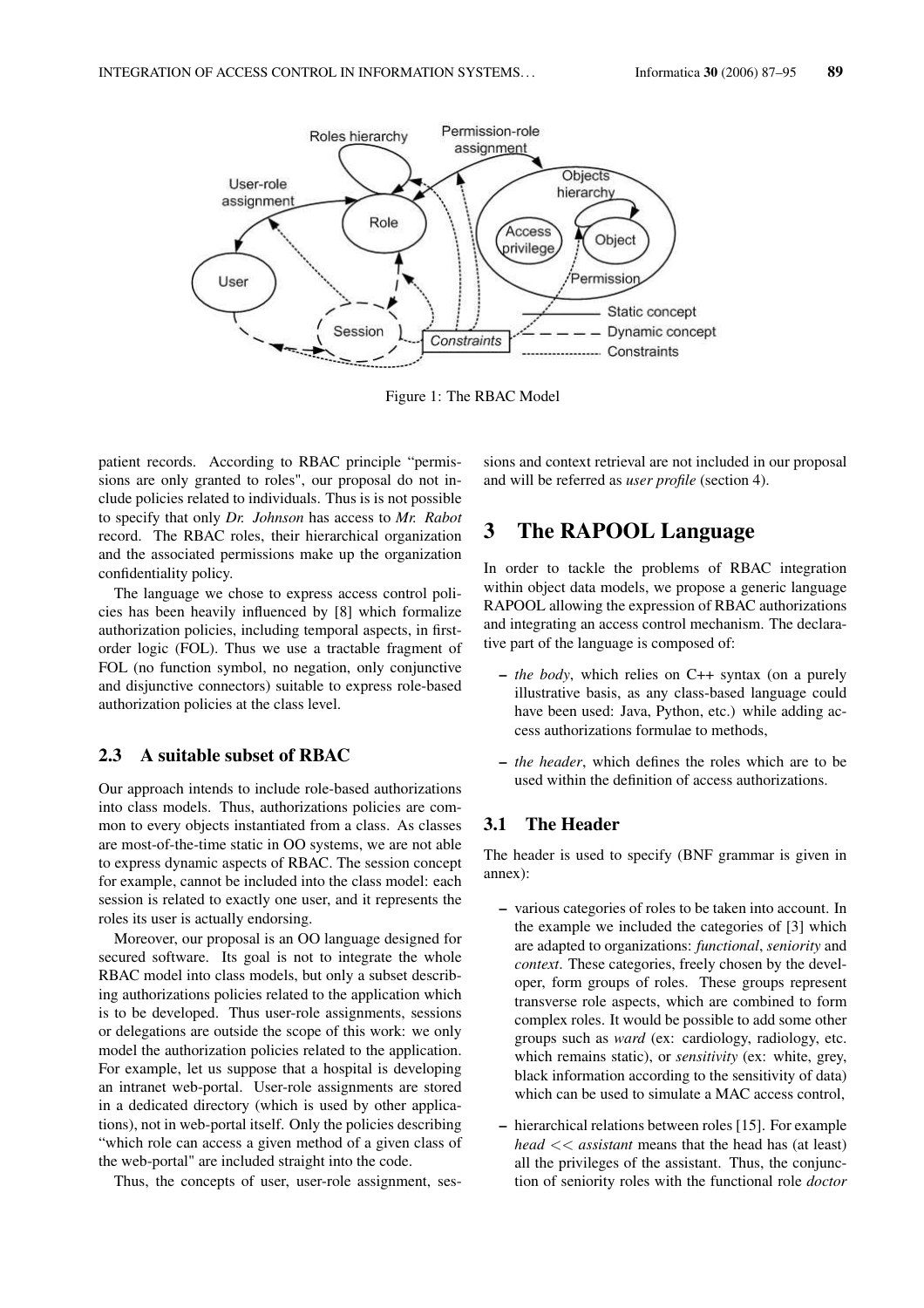makes it possible to specify complex roles, for example *head doctor*, who would have more privileges than a doctor, but fewer privileges than the *manager doctor*,

– the various contexts in which the access authorizations are defined. These contexts can be geographical (by using the predicate *position*) or temporal (with the predicate *hour*). We suppose that the position of the user is obtained by reliable mechanisms which are not in the scope of this paper. We suppose we can get an absolute reference as a couple of  $(X, Y)$  co-ordinates, indicating the user position from where he/she invokes the service. In practice, space modelling by mean of linear constraints is sufficient for many cases [7]. Within the header we can for example restrict access only if the user is located within the hospital or the building.

All simple roles defined in the header are combinable via conjunctions and disjunctions, in order to create complex roles, modelling access control constraints based on the transverse aspects of the profile, time and space at the same time.

```
Functional Roles {
Roles : nurse, doctor, day_nurse, night_nurse;
Hierarchy : day_nurse << nurse, night_nurse << nurse;
}
Seniority Roles {
Roles : manager, head, assistant;
Hierarchy : manager << head << assistant;
}
Contextual Roles {
Hospital\_enclosure = (position(X, Y)and X>10 and X<50 and Y<10 and Y>30);
First_shift = (hour(H) and H>=4 and H<12);
Second_shift = (hour (H) and H>=12 and H<20);
Third_shift = ((hour (H) and H>=20))or (hour(H) and H<4));
}
```
### 3.2 The Body

In RAPOOL, the body part allows the expression of access authorizations at the method level. This is made possible using the *auth* keyword, followed by an appropriate logical formula. The authorization logical formulae are used to condition access to each method, according to the roles defined in the header. These access authorizations model access control rules defined in the confidentiality policy (section 2.2).

```
Class CElectronicPatientRecord {
Public:
contact getPatientContact()
   auth (doctor or nurse);
string getLastPrescription()
   auth (doctor or nurse);
string getPrescriptionHistory()
   auth (doctor or (nurse and head));
string getCareHistory()
   auth (doctor or (nurse and head));
void setPrescription(string prescription)
   auth (doctor and Hospital_enclosure);
void setLastCare(hour h, string care)
```

```
auth ((day nurse and first shift)
    or (day_nurse and second_shift)
    or (night nurse and third shift));
 /* This authorization prevents a day nurse from
 filling the LastCare field of the e-Patient
record during night, and a night nurse during the day */
}
```
# 4 Functional aspects

As the access control we propose is defined at the class level, the following statements hold:

- for confidentiality-critical applications, access control authorizations should be taken into account from the very beginning of an information system design cycle [17]. We do think that it does not have to be postponed until the end of the cycle,
- roles must be defined as soon as the requirement engineering stage [20, 11],
- roles and authorizations can only be static [3], as the class structure is modified, therefore recompiling is necessary. We consider that this is not necessarily a major problem, as the set of information defined in the header and authorizations are very static (ex: hierarchical levels, internal organization, administrative responsibilities, etc.). However, no recompiling is necessary for dynamic user role assignment or revocation. Moreover, privilege delegation is possible between users. In the case of developing a wrapper (for accessing legacy application through web services for instance), recompilation does only involve the wrapper, not the wrapped applications.

### 4.1 The authorization decision

The principle of access control decision is as follows: when a method call is detected, the RAPOOL engine checks if the dynamic user profile fulfills the method authorization policy. As described in section 2.3, our proposal does not include the management of user profiles: we suppose that a system storing role assignments, running sessions and providing contextual information (e.g. time) exists. Once this information is retrieved (a cache mechanism can be used to improve retrieval efficiency), the RAPOOL engine can check if the requested access is granted. An architecture for such a context repository is described in [16].

The basic idea of the access control decision is based on logical implication. The user profile and the authorization policy of the requested method needs to be translated into first-order logic formulae:

- 1. each role is replaced by itself and the conjunction of all its parents roles. If two roles are set to be mutually inherited, they are considered as a same role,
- 2. each category  $c$  act as a predicate symbol. Each role  $r$ defined within c is replaced by atom  $c(r)$ ,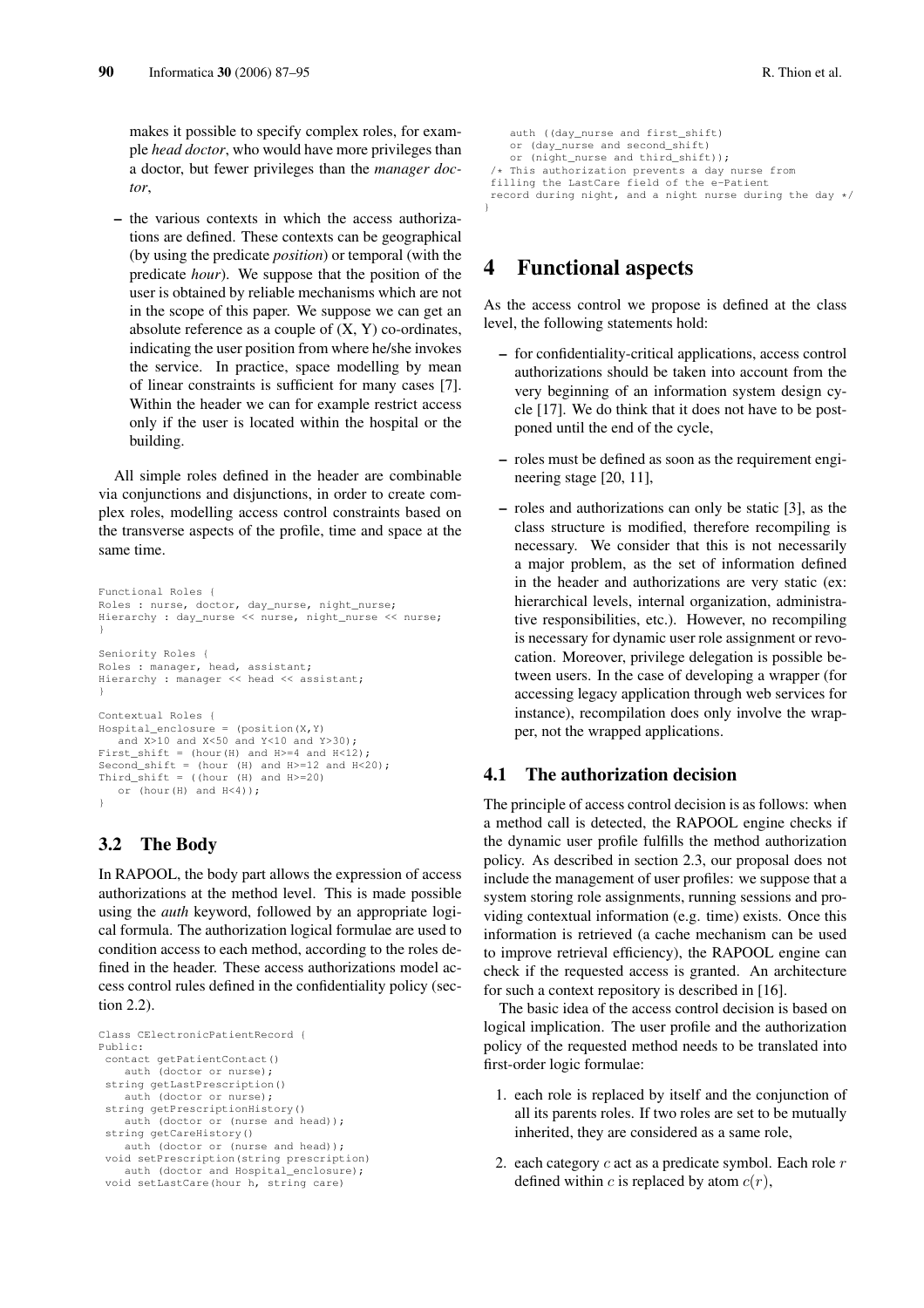3. if a role is equivalent to a formula, then it is replaced by this formula,

Once theses transformations are applied to both user profile and requested authorization formula, we need to add contextual information to the user profile. This information is obtained by mean of software/hardware tools such as LDAP, GPS, time clock, etc. and are also translated into atoms. E.g.  $hour(18)$  or  $position(10, 23)$ . Then if the user profile (plus context) implies the authorization formula of the requested method, the method is invoked, otherwise a catchable exception is raised.

#### 4.2 Example of authorization decision

Let us suppose that a user, John, wants to access the *setLastCare()* method from his mobile device. John, who has previously identified himself on the information system, has the following profile: functional(nurse) ∧ functional(night\_nurse) ∧  $position(150, 45) \wedge hour(23)$  The functional part can be extracted from a LDAP directory for example, and the spatio-temporal part can be added by a time and position server.

The authorization policy associated with the *set-LastCare()* method is specified within the RAPOOL body, as  $((day\,\,nurse \wedge first\,\,shift) \vee (day\,\,nurse \wedge$ second\_shift)  $\vee$  (night\_nurse  $\wedge$  third\_shift)) The RAPOOL engine replaces these role names by logical predicates, as defined in the header:

- day nurse is replaced by functional(nurse)  $\land$ functional(day\_nurse). Indeed, day\_nurse has at least all the privileges of nurse. The same hold for night\_nurse,
- first\_shift is replaced by  $hour(H) \wedge H \geq 4 \wedge$  $H < 12$ . The same holds for second\_shift and third shift.

The resulting formula (under disjunctive form) is: (functional(nurse) ∧ functional(night\_nurse) ∧  $hour(H) \wedge H \leq 4) \vee (functional(nurse) \wedge$  $functional(night\_nurse) \land hour(H) \land H \geq$  $20) \vee (functional(nurse) \wedge functional(day\_nurse) \wedge$  $hour(H) \wedge H > 4 \wedge H < 12) \vee (functional(nurse) \wedge$  $functional(day\_nurse) \wedge hour(H) \wedge H \geq 12 \wedge H < 20$ 

The RAPOOL engine checks if the dynamic user profile logical formula implies this formula. As the user profile is functional(nurse)∧functional(night\_nurse)∧  $position(150, 45) \wedge hour(23)$ . Implication holds, therefore access is granted.

### 4.3 Implementation in an object-oriented framework

The first approach to implement RAPOOL is to add a layer over an existing object-oriented language. Such a layer

has to retrieve user profile and contextual information from role-assignment database. This layer needs to implement the profile and authorization policy transformation into logical formulae. This framework allows software designers to integrate access control in a declarative manner, without worrying about the mechanisms involved in authorization decision.

A proof-of-concept pre-processor RAPOOL to C++ has been implemented. For a developer, the RAPOOL to C++ pre-processor is a black-box transforming his code into C++. The basic steps of the pre-processor are:

- the input is a RAPOOL source file, as written by developers according to RAPOOL grammar,
- the pre-processor includes the C++ framework files to the source code,
- the pre-processor parse the header of RAPOOL (according to its grammar) and suppress it from the source file,
- the pre-processor analyse the body of RAPOOL and transform authorization policies into logical formulae (section 4.1) according to the previously parsed header,
- the pre-processor add a call to the authorization decision mechanism (included from C++ framework files) at the beginning of each method,
- the output is a C++ source file, obtained from RAPOOL source file once header and authorization policies are translated into calls to the framework.

### 4.4 Implementation in a role-based object-oriented model

In many class-based object-oriented systems the association between an instance and a class is exclusive and permanent. Therefore these systems have serious difficulties in representing dynamic evolution of objects over time. The problem is the most severe for OO databases in which objects are stored over long periods during which the entities evolve. Object-role oriented models intend to fill this shortcomings of object-oriented models by adding an orthogonal concept to classes: roles.

The authors of [23] describe an RBAC framework organized into 7 layers, as the OSI (Open Systems Interconnect) network stack is (from *physical* layer #1 to abstract *application* layer #7). The least abstract layer is the *object* layer, used by the directly higher one: *objects handles*. This second layer is used to keep the association between objects and roles. An object-role oriented model integrate directly such a layer: handles are no more needed, associations between roles and objects are handled in declarative manner in the object-role oriented paradigm.

The implementation of RAPOOL in a role-based objectoriented model is possible if: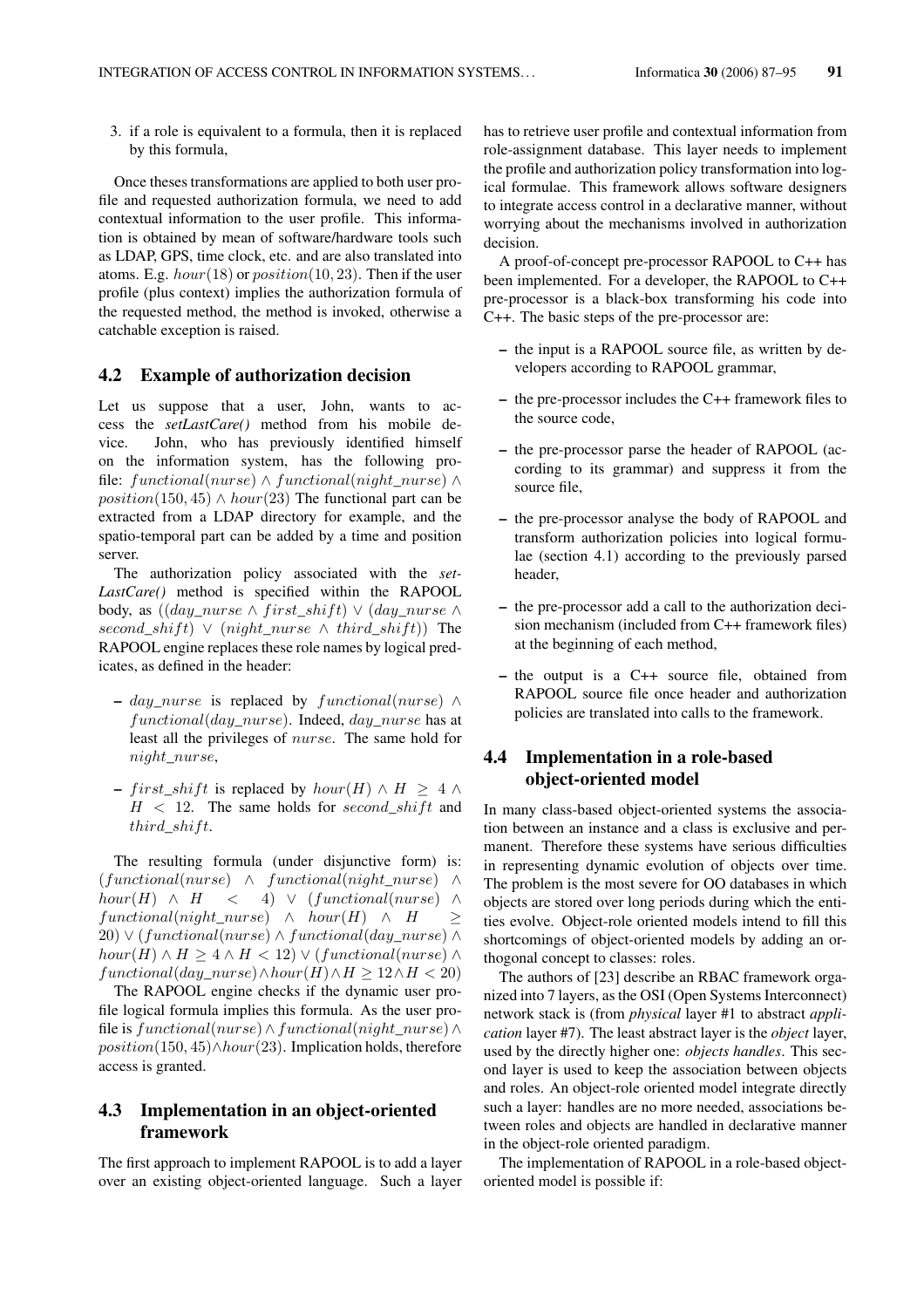- the model integrates a role hierarchy,
- the role hierarchy is independent of the class hierarchy,
- the model respects the Object Data Management Group (ODMG) standard (e.g. encapsulation, inheritance, polymorphism, etc.) to be compliant with an existing object-oriented language.

Section 5.2 survey previous works on integration of role mechanisms into object-oriented models. According to previous surveys [2, 10], Samovar is the most suitable model for hosting the RAPOOL language. This model respects the ODMG standard and integrate roles into objectoriented model. In this model, class can be seen as *abstract role containers*: no method is directly associated to a class. Attributes are only associated to roles or combinations of roles (including conjunction and disjunction). These combinations are expressed in first-order logic formulae (the same fragment of FOL used to express authorization policies in RAPOOL).

Thus, to implement RAPOOL in a role-based objectoriented model, we must carry a prior transformation step on access control policies. In RAPOOL, each authorization is associated to an object method, roughly said as "policies are organized by permissions". In order to implement our language, we must infer on these policies to organize them by roles, rather than by permissions. Note that this process can be performed automatically without human intervention.

For example, assuming we are working with the example from section 3.2. Policies of the CElectronicPatientRecord class are organized by permissions:

- permission getPatientContact() is granted to roles (doctor or nurse),
- permission getLastPrescription() is granted to roles (doctor or nurse),
- permission getPrescriptionHistory() is granted to roles (doctor or (nurse and head)).

In order to be implemented in a role-based objectoriented model, policies must be organized by roles. Thus, the above example will be organized as follows:

- role (doctor) is granted access to qetPatientContact(), getLastPrescription() and getPrescriptionHistory(),
- role (nurse) is granted access to getPatientContact() and getLastPrescription()
- role (nurse and head) is granted access to getPrescriptionHistory().

Everybody who is assigned to several roles is granted all permissions assigned to each role, as permitted by role hierarchy. Thus, (nurse and head) is also granted access which (nurse) is granted.

# 5 Related work

Very few work focused on integrating of access control models within logical data models. This section survey related work on introduction of security in object-oriented models and on the role-object oriented paradigm.

#### 5.1 Integration of access control in object-oriented systems

Many papers have described how to implement security mechanisms involving roles and contexts (e.g. [16, 3]) in a role-oriented system. Our goal is not to describe how rolebased access control can be implemented *with* classes, but is to describe how (and which subset of) role-based access control mechanisms can be implemented *in* classes.

Integration of access control into OO systems has already been studied. The authors of [24] describe how to implement Mandatory Access Control (MAC) in OO database systems. Roughly stated, MAC is a militaryoriented model, in which users and resources are associated to labels. Access is granted if and only if the user label is as least as high as the requested resource label. Commonly used labels are *unclassified*, *confidential*, *secret* and *topsecret*. However, MAC has been shown to be too rigid for current applications, particularly when multiple users with different profiles are working on the system.

A more recent approach in [5] integrate MAC to UML diagrams. Their framework bridges the gap between software engineers and an organization security. A very interesting contribution which is not limited to class diagram and intends to integrate MAC in use cases and sequence diagrams. This paper describes a logic data model, but we are working on a conceptual model integrating role-based authorizations (section 6).

### 5.2 Extending object-oriented systems with roles

The object paradigm is a very expressive framework, largely used. According to [22], implementing object roles is a difficult task. Indeed, the multiplicity of roles and their lifecycle (creation, deletion) is incompatible with the hard constraints of class-based models: object identity, strong typing, etc.

This problem could be partly solved with multiple inheritance (figure 2a) in an object programming language. But each combination of role must lead to create a new class, which leads to an explosion of the number of necessary classes. Moreover, their existence is only motivated by technical reasons and not by a modelling need. Another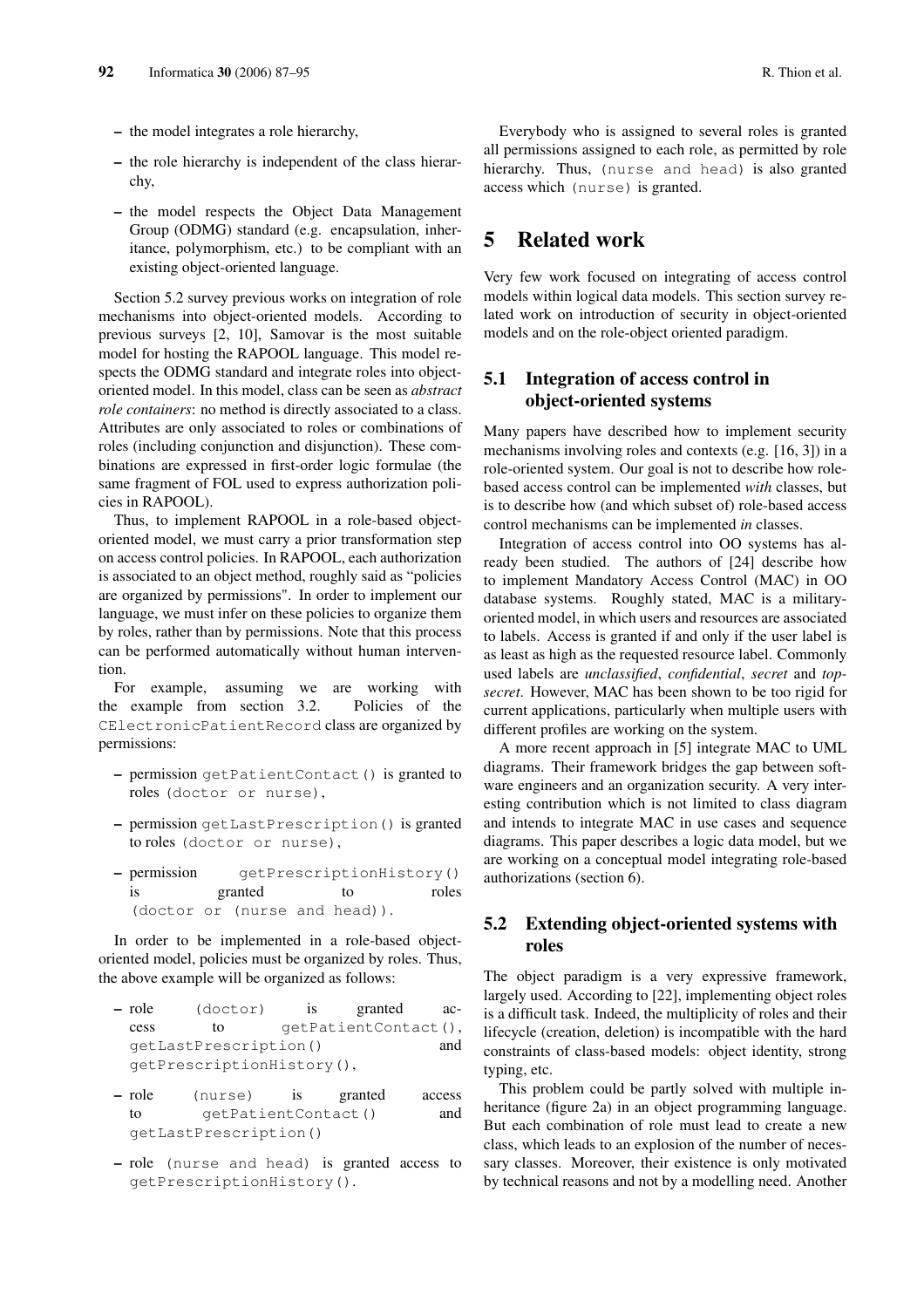solution is to create a structure of *handles* [23] (figure 2b) which corresponds to the desired multiple-role instances. The handle references several OIDs, each of them corresponding to a role played by this instance. This leads to a referencing problem and involves the use of message delegation. Moreover, *Jacques* would be only a *handle*, loosing its encapsulation, and therefore not an object anymore.

The implementation of RBAC models in OO systems clearly points out that maintaining association between roles and classes can be a tough design challenge, particularly when dealing with role hierarchies. For example, [3, 4] describes a, UML class-diagram to implement RBAC. Their framework includes *role* and *role instance* classes. Thus, software designers have to implement a mechanism to ensure that an object instance of *role* is linked with another object instance of *role instance*.

A review of role-based object models in the programming and database areas can be found in [10, 2, 6]. However, these models are intended mainly to take into account the dynamic part of the objects during their life, but either they do not propose in general any access control primitive or they do not totally respect the standard paradigms of object programming (e.g. [25]).

### 5.3 Integration of security in role-oriented systems

To the best of our knowledge, the closest paper to our is [25]. This approach intends to integrate a subset of RBAC into a role-oriented system: DOOR. This model permits modelling an owner relationship between roles and objects, but this approach does not entirely respect the standard paradigms of object programming. Section 5.2 explains how RAPOOL can be implemented in role-object oriented systems, nevertheless in such implementation, roles can still be used for non role-based authorization purposes. The Samovar model [2] is well suited to include a basic form of RBAC because it includes role definition in a logical manner. These role formulae can easily capture permission-role assignments of RBAC.

The aspect-oriented paradigm can be seen as an alternative to the role-oriented one. Both of them aim at a more flexible use of objects in OO systems. The authors of [19] describe their approach based on an "aspect-oriented modelling (AOM) technique that allows system developers to isolate cross-cutting design structures in aspects to support controlled evolution of the structures". In this approach, design structures that represent access control policies are treated as aspects. Policies are integrated into system by merging aspects with the system design model in which acces control concerns are not adresses. This composition results in a *woven model*. This approach is interesting for its dynamic perspectives on access control modelling but do not consider role hierarchy. We chosed to exclude dynamic concerns in our approach to provide a less flexible but easier to use language. In our approach the basic subset of RBAC is incorporated directly, thus do not impose the

composition of two models. We are investigating whether RAPOOL can be as easily implemented in an aspect-based model as it is in a role-based model.

### 6 Discussion

Our proposal makes possible to take into account RBAC access control straight into the logical object data model. We presented the generic RAPOOL language, which contains two parts. The header allows specification of roles categories and hierarchies. The body part allows specification of authorizations at the method level, by mean of logical connectors in order to build more complex ones. We also presented the functional part of RAPOOL, which relies on a first-order logic engine.

Security is often divided into confidentiality, reliability and integrity. Confidentiality is the least considered nonfunctional requirements of security. Access control models, and nowadays role-based ones, are designed to enhance confidentiality. Integration of Mandatory Access Control [5] in UML diagrams and security extensions for UML [12, 14] are promising. They will bridge the gap between a security will and its implementation. These conceptual and logical propositions can be core models for methodologies considering security as in integral part of the whole software design process such as [17]. We are currently working on automatic translation into RAPOOL of UML diagrams expressed in specific security models. RAPOOL can indeed be used as a target language for a CASE supporting a RBAC-based design method, such as SecureUML. We currently plan to validate this approach using our prototype, a RAPOOL to C++ pre-processor, with the Foundstone SecureUML Visio template [1].

## References

- [1] R. Araujo and S. Gupta (2005) Design authorisation systems using SecureUML, *Foundstone*, Technical report.
- [2] S. Coulondre and T. Libourel (2002) An integrated object-role oriented database model, *Data Knowl. Eng.*, 42(1):113–141.
- [3] R. Crook, D. C. Ince, and B. Nuseibeh (2003) Modelling access policies using roles in requirements engineering, *Information & Software Technology*, 45(14):979–991.
- [4] J. P. Davis and R. D. Bonnell (1999) Role-playing: A mechanism for bridging the object-oriented designlevel gap, *OOPSLA-97: Workshop on Object Technology, Architectures and Domain Analysis*.
- [5] T. Doan, S. Demurjian, T. C. Ting, and A. Ketterl (2004) Mac and uml for secure software design, *FMSE '04: Proceedings of the 2004 ACM workshop*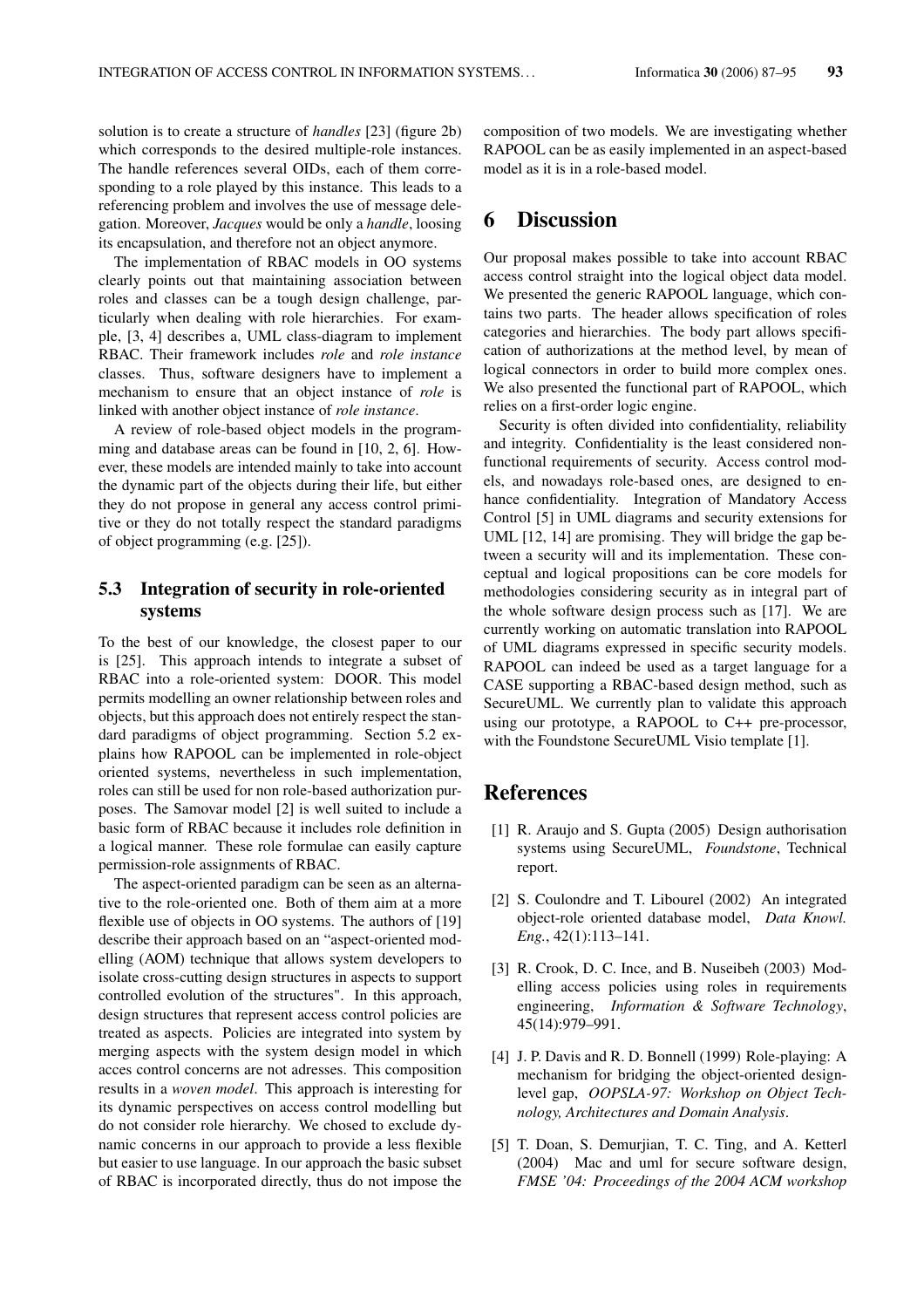

Figure 2: Empirical solutions for role implementation

*on Formal methods in security engineering*, ACM Press, 75–85.

- [6] G. Gottlob, M. Schrefl, and B. Rock (1996) Extending object-oriented systems with roles, *ACM Trans. Inf. Syst.*, 14(3):268–296.
- [7] S. Grumbach, P. Rigaux, and L. Segoufin (2001) Spatio-temporal data handling with constraints, *GeoInformatica*, 5(1):95–115.
- [8] J. Joshi, E. Bertino, U. Latif, and A. Ghafoor (2005) A generalized temporal role-based access control model, *IEEE Transactions on Knowledge and Data Engineering*, 17(1):4–23.
- [9] J. Jürjens (2002) UMLsec: Extending UML for secure systems development, *UML 2002 - The Unified Modeling Language. Model Engineering, Languages, Concepts, and Tools. 5th International Conference*, Springer, Dresden Germany, 412–425.
- [10] G. Kappel, W. Retschitzegger, and W. Schwinger (1998) A comparison of role mechanisms in objectoriented modeling, *Modellierung CEUR Workshop Proceedings*, CEUR-WS.org.
- [11] A. Kern, M. Kuhlmann, A. Schaad, and J. D. Moffett (2002) Observations on the role life-cycle in the context of enterprise security management, *SACMAT*, 43–51.
- [12] D.-K. Kim, I. Ray, R. B. France, and N. Li (2004) Modeling role-based access control using parameterized uml models, *FASE*, Lecture Notes in Computer Science, 180–193.
- [13] A. Kumar, N. Karnik, and G. Chafle (2002) Context sensitivity in role-based access control, *SIGOPS Oper. Syst. Rev.*, 36(3):53–66.
- [14] T. Lodderstedt, D. A. Basin, and J. Doser (2002) Secureuml: A uml-based modeling language for modeldriven security, *UML '02: Proceedings of the 5th*

*International Conference on UML*, Springer-Verlag, London UK, 426–441.

- [15] J. D. Moffett and E. Lupu (1999) The uses of role hierarchies in access control, *ACM Workshop on Role-Based Access Control*, 153–160.
- [16] G. K. Mostéfaoui and J. Pasquier-Rocha (2003) Deterministic context-based security policies: An object-oriented approach, *SNPD*, ACIS, 160–165.
- [17] H. Mouratidis, P. Giorgini, and G. A. Manson (2003) Integrating security and systems engineering: Towards the modelling of secure information systems, *CAiSE*, Lecture Notes in Computer Science, 63–78.
- [18] S. L. Osborn, Y. Han, and J. Liu, (2003) A methodology for managing roles in legacy systems, *SACMAT*, ACM, 33–40.
- [19] I. Ray, R. B. France, N. Li, and G. Georg (2004) An aspect-based approach to modeling access control concerns, *Information & Software Technology*, 46(9):575–587.
- [20] H. Roeckle, G. Schimpf, and R. Weidinger (2000) Process-oriented approach for role-finding to implement role-based security administration in a large industrial organization, *ACM Workshop on Role-Based Access Control*, 103–110.
- [21] R. S. Sandhu, E. J. Coyne, H. L. Feinstein, and C. E. Youman (1996) Role-based access control models, *IEEE Computer*, 29(2):38–47.
- [22] F. Steimann (2000) On the representation of roles in object-oriented and conceptual modelling, *Data Knowl. Eng.*, 35(1):83–106.
- [23] D. Thomsen, D. O'Brien, and J. Bogle (1998) Rolebased access control framework for network enterprises, *ACSAC '98: Proceedings of the 14th Annual Computer Security Applications Conference*, IEEE Computer Society, Washington DC USA.